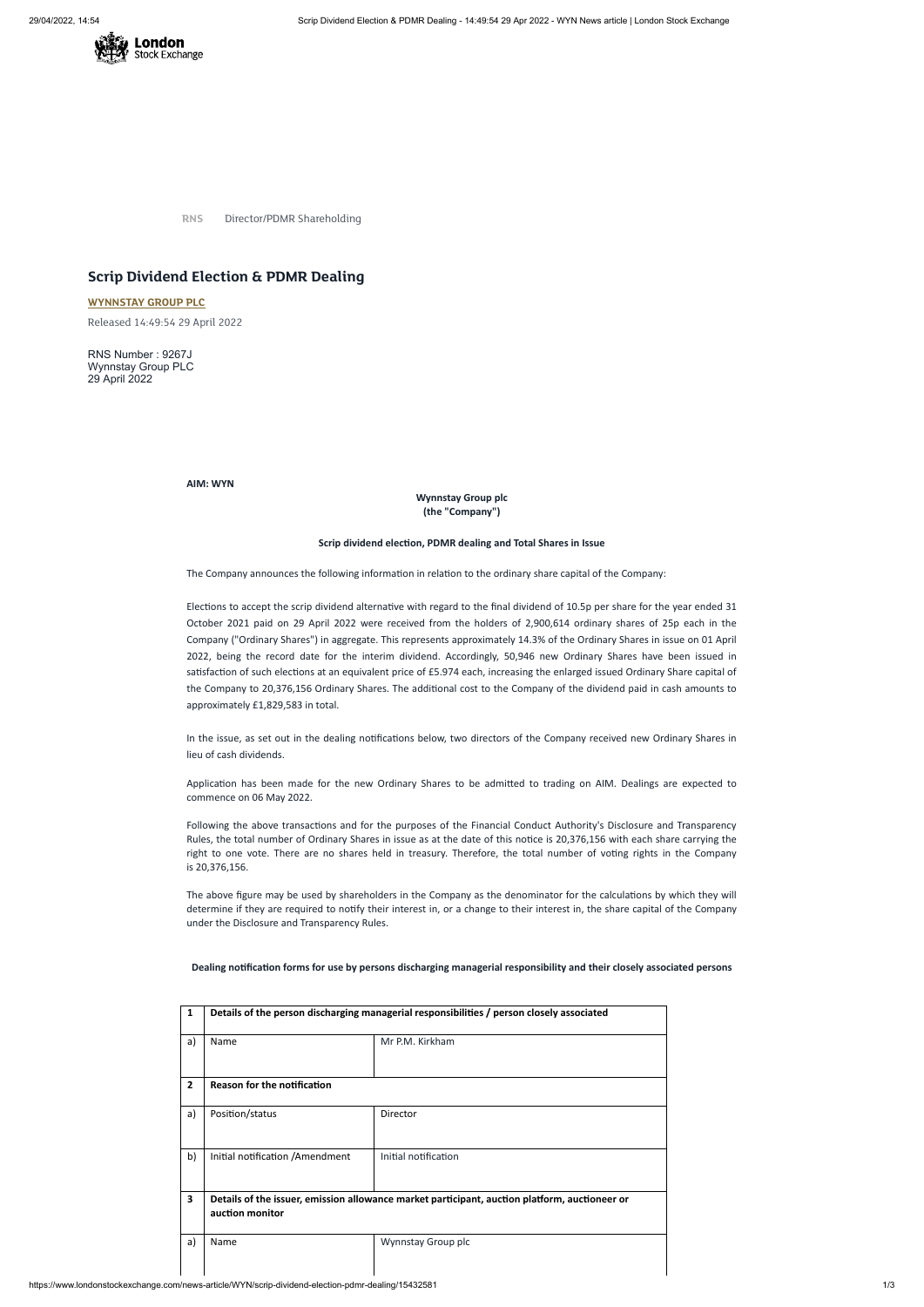| b)                      | LEI                                                                                      | 213800TOLA726AITR960           |                                                                                                          |  |  |  |
|-------------------------|------------------------------------------------------------------------------------------|--------------------------------|----------------------------------------------------------------------------------------------------------|--|--|--|
| $\overline{\mathbf{4}}$ | transaction; (iii) each date; and (iv) each place where transactions have been conducted |                                | Details of the transaction(s): section to be repeated for (i) each type of instrument; (ii) each type of |  |  |  |
| a)                      | Description of the financial<br>instrument, type of instrument                           | Ordinary shares in the Company |                                                                                                          |  |  |  |
|                         | Identification code                                                                      | GB0034212331                   |                                                                                                          |  |  |  |
| b)                      | Nature of the transaction                                                                | Scrip dividend election        |                                                                                                          |  |  |  |
| c)                      | Price(s) and volume(s)                                                                   | Price                          | Volume(s)                                                                                                |  |  |  |
|                         |                                                                                          | £5.974                         | 21 shares                                                                                                |  |  |  |
| d)                      | Aggregated information                                                                   | N/A (single transaction)       |                                                                                                          |  |  |  |
| e)                      | Date of the transactions                                                                 | 29 April 2022                  |                                                                                                          |  |  |  |
| f)                      | Place of the transaction                                                                 | Outside a trading venue        |                                                                                                          |  |  |  |

| b) | Nature of the transaction                                                                          | Scrip dividend election  |                         |  |  |
|----|----------------------------------------------------------------------------------------------------|--------------------------|-------------------------|--|--|
| c) | Price(s) and volume(s)                                                                             | Price<br>£5.974          | Volume(s)<br>574 shares |  |  |
| d) | Aggregated information                                                                             | N/A (single transaction) |                         |  |  |
| e) | Date of the transactions                                                                           | 29 April 2022            |                         |  |  |
| f) | Place of the transaction                                                                           | Outside a trading venue  |                         |  |  |
|    | https://www.londonstockexchange.com/news-article/WYN/scrip-dividend-election-pdmr-dealing/15432581 |                          |                         |  |  |

| $\mathbf{1}$   | Details of the person discharging managerial responsibilities / person closely associated                                                                                                            |                                |  |  |  |
|----------------|------------------------------------------------------------------------------------------------------------------------------------------------------------------------------------------------------|--------------------------------|--|--|--|
| a)             | Name                                                                                                                                                                                                 | Mr G.W. Davies                 |  |  |  |
| $\overline{2}$ | <b>Reason for the notification</b>                                                                                                                                                                   |                                |  |  |  |
| a)             | Position/status                                                                                                                                                                                      | Director                       |  |  |  |
| b)             | Initial notification /Amendment                                                                                                                                                                      | Initial notification           |  |  |  |
| 3              | Details of the issuer, emission allowance market participant, auction platform, auctioneer or<br>auction monitor                                                                                     |                                |  |  |  |
| a)             | Name                                                                                                                                                                                                 | Wynnstay Group plc             |  |  |  |
| b)             | LEI                                                                                                                                                                                                  | 213800TOLA726AITR960           |  |  |  |
| 4              | Details of the transaction(s): section to be repeated for (i) each type of instrument; (ii) each type of<br>transaction; (iii) each date; and (iv) each place where transactions have been conducted |                                |  |  |  |
| a)             | Description of the financial<br>instrument, type of instrument                                                                                                                                       | Ordinary shares in the Company |  |  |  |
|                | Identification code                                                                                                                                                                                  | GB0034212331                   |  |  |  |